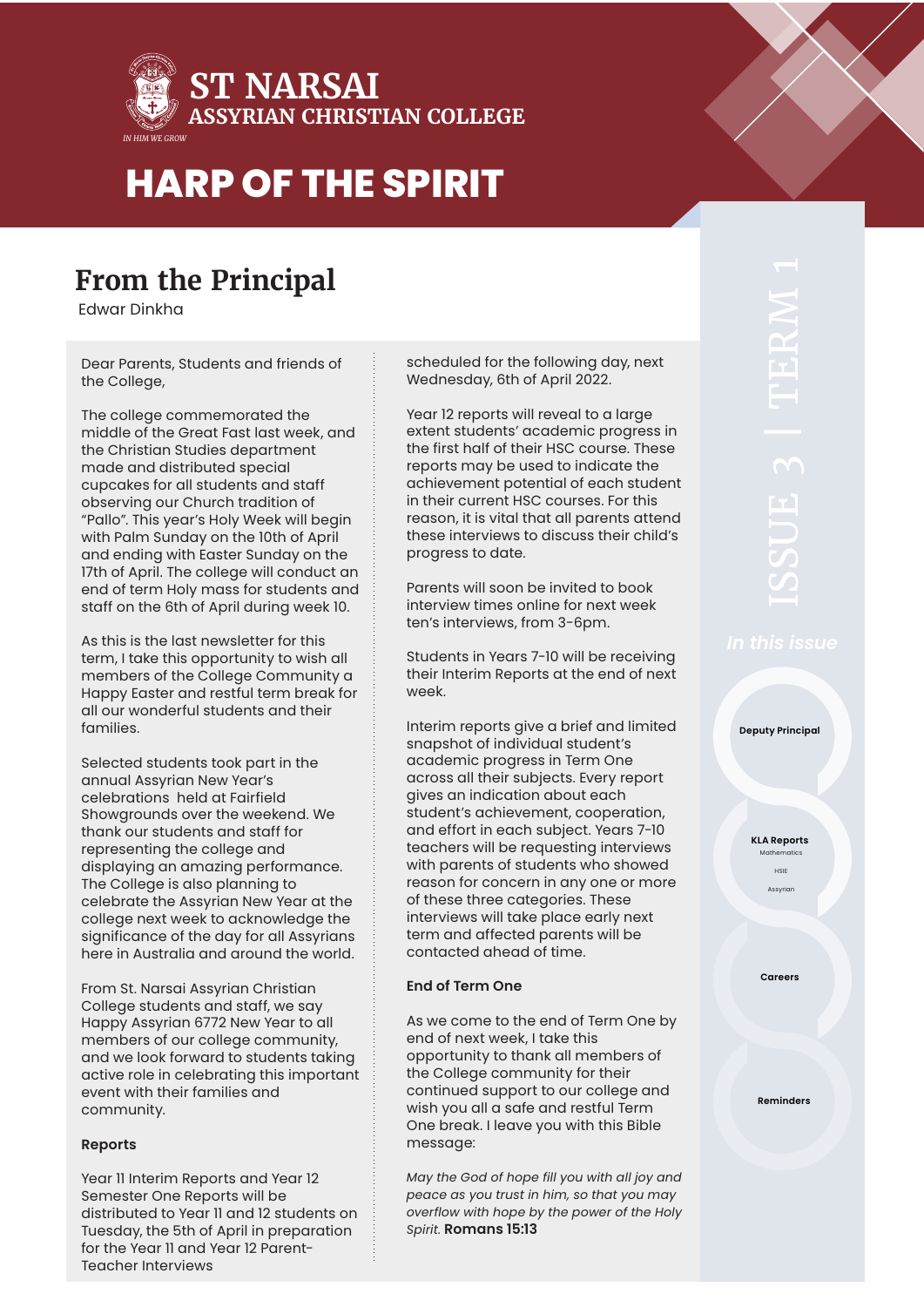### **From the Deputy Principal (Curriculum)**

Mary Khina

#### Dear Parents and Friends

As we near the end of Term 1, all students have been busy with assessments. This is an important time for all students, in particular our Year 11 and 12 students as they reach the half-way point of their courses.

### **Year 12**

At the end of this Term, Year 12 will have reached the half- way mark of their HSC coursework and for most classes, they would've completed 50% of the school-based assessment tasks. I encourage all year 12 students to reflect on their progress so far and discuss with their teachers how they can improve. Year 12 will also be completing their Half Yearly exams (in class) and although they won't contribute to the final assessment mark, they will inform students and teachers of the progress that each student is making. Parents, please discuss with your child how they are going with both tasks and the feedback that their teacher is providing.

#### **Year 11**

From next term, Year 11 will have only two terms left before they commence their HSC coursework.

Please discuss with your child the importance of putting in their best effort from Year 11 as not only does the Year 11 coursework form the foundation of skills and knowledge for Year 12 courses, but also many universities are relying on Year 11 grades to provide students with early offers.

Students should be reflecting on their effort and performance in their Year 11 courses so far and discuss with their teachers how they can improve to meet their full potential.

### **Years 7-11 Interim Reports**

Students in Years 7-11 will be receiving an interim report this term. These will be emailed to parents from Monday 4th April 2022. Please email the College office staff at info@stnarsai.nsw.edu.au if you have changed your email address or if you need to update any of your contact details.

### **Year 11 and 12 Parent Teacher Interviews**

Additionally, Year 12 Half Yearly reports will be distributed to parents and students prior to the Year 11 and 12 Parent/Teacher interviews that are scheduled to take place on Wednesday 6th and Thursday 7th April. Details of the interviews will be emailed to all parents next week. Please make a booking with your child's class teacher to discuss the progress that your child is making in their Preliminary and HSC course work and any other ways that you can assist them to improve on.

### **NAPLAN tests**

NAPLAN tests for years 7 and 9 students are coming up in May next term with practice tests taking place this week. Parents were sent an email with details of the tests and the test timetable earlier this week. If you haven't received the letter or would like further details on the tests, please contact me on 8818 1300 or info@stnarsai.nsw.edu.au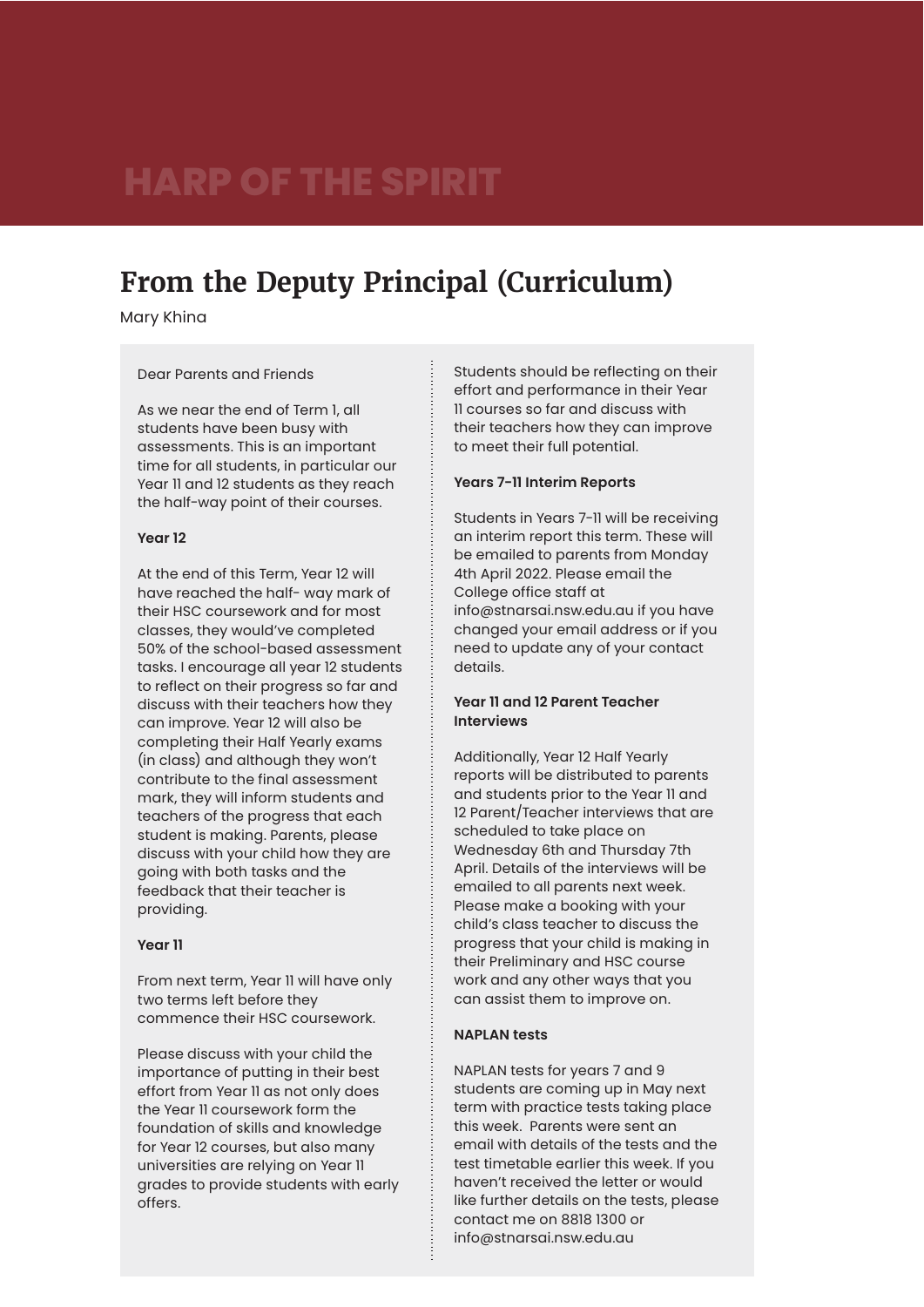#### **Assyrian New Year**

I would like to take this opportunity to wish our community a Happy Assyrian New Year, 6772. As we celebrate the Akitu New Year on the 1st April, I pray that God continually blesses the Assyrian community.

### **COVID-19 updates:**

In line with NSW Health guidelines face masks are no longer mandatory to be worn at school. However they must be worn on public transport (both Public T-Way buses and the Private College buses)

All students have now received their third round of RAHT kits to be used as needed. If your child has not received 12 RAHT kits this year, please contact the College office.

Students who are unwell and with flu-like symptoms are advised to not attend school. Please contact the College if your child will be absent for more than a day for work to be organised for them on Teams.

The College Library is open every morning from 7.50am.

Homework Club is open for all students every Tuesday and Wednesday afternoon until 4pm

Teachers are available in the library to assist students with homework and assessment tasks.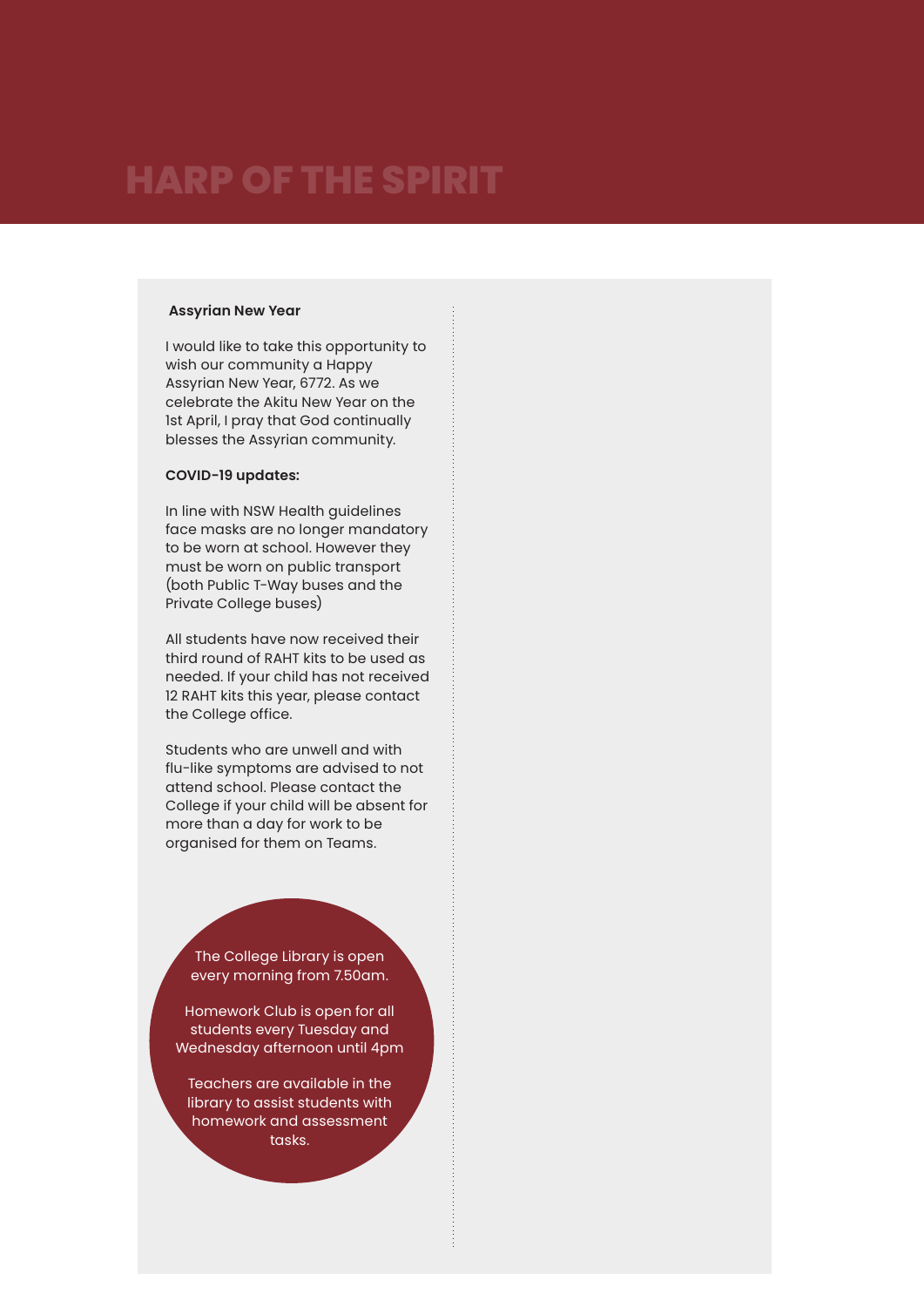### **From the Mathematics Department**

Adwena David

Dear family and friends of St Narsai school community.

It has been an exciting start to 2022 with the great news of our class of 2021 students. I would like to congratulate all Mathematics students who went above and beyond to achieve outstanding and pleasing results in their mathematics exams; Marina David and Symona Gabriel, who achieved Band 6 in Mathematics Advanced and, Eshtaarr Youkhana and Joshua Odicho who achieved Band 6 and E4 (band 6 equivalent) in Mathematics Advanced, Mathematics Extension 1 and Mathematics Extension 2.

A special congratulations to our Year 11 accelerated mathematicians for their excellence in the HSC; Mario Nazar, who achieved Band 6 in Mathematics Advanced and Anthony Ochana for achieving Band 6 and E4 (band 6 equivalent) in Mathematics Advanced and Mathematics Extension 1.

 I would also like to take this opportunity to thank the dedicated and hardworking teachers that guided these students throughout their HSC journey. These students faced the difficulty of two years of disruption and limited face-to-face teaching and learning at a crucial time in their studies, however the commitment of their teachers and their tenacity to persevere and achieve these results is a testament to the calibre of staff and students at St. Narsai.





#### **Mathletics**

This year, the students at St. Narsai have been lucky enough to receive free access to the online tool, Mathletics.

Reinforcing what is learnt in class and challenging students to go beyond their level, Mathletics is a tool full of activities, rich tasks, and multiple resources for learners to engage in. The college made the decision to purchase this for all students in Years 7 – 10 to assist them in their mathematics studies. We ask parents to remind students to login and complete the tasks assigned by their teachers. When a student has completed all homework and tasks, they can login and complete various other activities that are both engaging and educational.

### **Year 7 and 9 Numeracy**

Our Year 7 and 9 students have been working with their teachers to prepare them for the upcoming NAPLAN Numeracy tests.

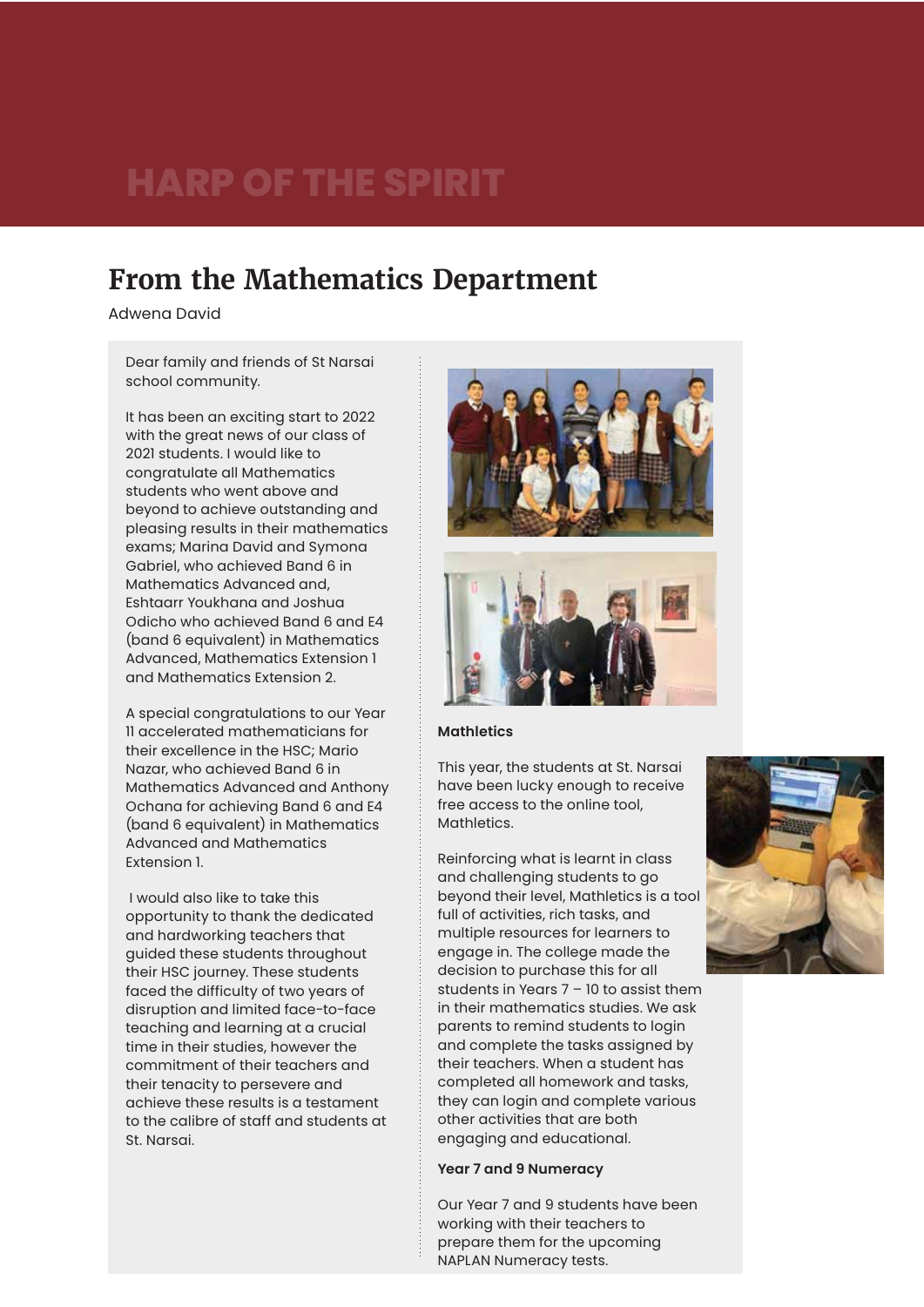Students are completing numeracy booklets alongside the content they are learning in their Mathematics classes. In addition, students have been issued with NAPLAN style Numeracy practise tests on Mathletics.

#### **Year 7 and 8 CAMS and STAMS Numeracy Initiative**

Within our Mathematics classrooms, our lessons are designed to build the numeracy skills assessed in the NAPLAN tests. Our focus for 2022 is to improve the numeracy abilities of our learners. As such, all Year 7 and 8 classes have started the CAMS and STAMS program.

This comprehensive numeracy program allows learners to focus specifically on fundamental maths skills learners are required to understand and master.

This program works effectively to ensure that learners gain a solid understanding of the key mathematics concepts that will ultimately assist them in succeeding in all tests and exams and develop the skills to become independent problem solvers.



**Year 7 and 8 Numeracy Ninjas**

Our Year 7 and 8 students start their Thursday and Friday mornings with a little numeracy to get their mathematics thinking caps on.

During roll call students have commenced the Numeracy Ninjas program, a set of daily short mathematics drills in basic number and computation.

As the year progresses, we hope to see more intervention implemented in Mathematics as well as more opportunities for our students to engage in mathematics outside the classroom.

If we all work together, staff, students, and parents, we can ensure great results.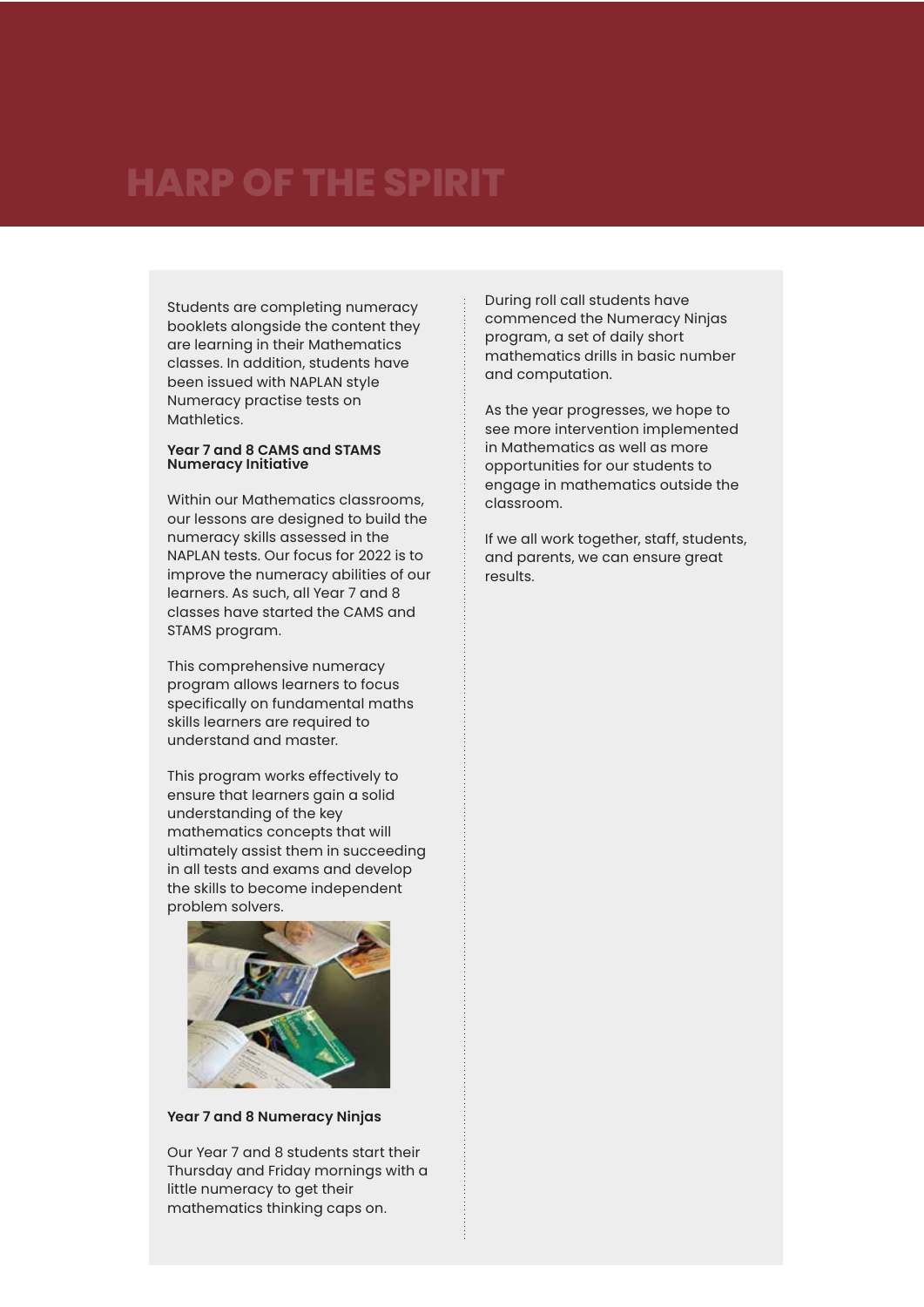### **From the HSIE Department**

Sandy Nona

Dear family and friends of the St Narsai school community,

It has already been an exciting, busy and rigorous 8 weeks at the college and we are definitely ready for a well deserved break. Both staff and learners have dived straight into the strong academic culture and we have already seen some amazing achievements in the classroom.

#### **Year 7**

Year 7 students have had the opportunity to learn about Landforms & Landscapes this past term using examples from Australia and throughout other communities in the world. They have learnt the processes that create landscapes and shape these individual landforms. Learners looked into the different surrounding degradation of landscapes and ways we can protect and manage them.

### **Year 8**

This term, year 8 have investigated the actions, motives and lifestyles of people from the Medieval Age, specifically focusing on Europe and its development throughout this time period. Through learners' analysis of individual actions, community lifestyle and political developments, learners are encouraged to develop their understanding cultural developments, providing them with a broader insight through historical experiences and its analysis. Learners have not only identified the meaning, purpose and context of historical sources to assess the impact of pandemics on society and its resulting development but have also developed an empathetic sense of understanding through modern day correlations. Learners have also

assessed pollical systems and compared them to modern day structures operating in society today, in order to oversee its development and its resulting changes over time.

### **How our society is** organised today

**Fionas Bizhn**



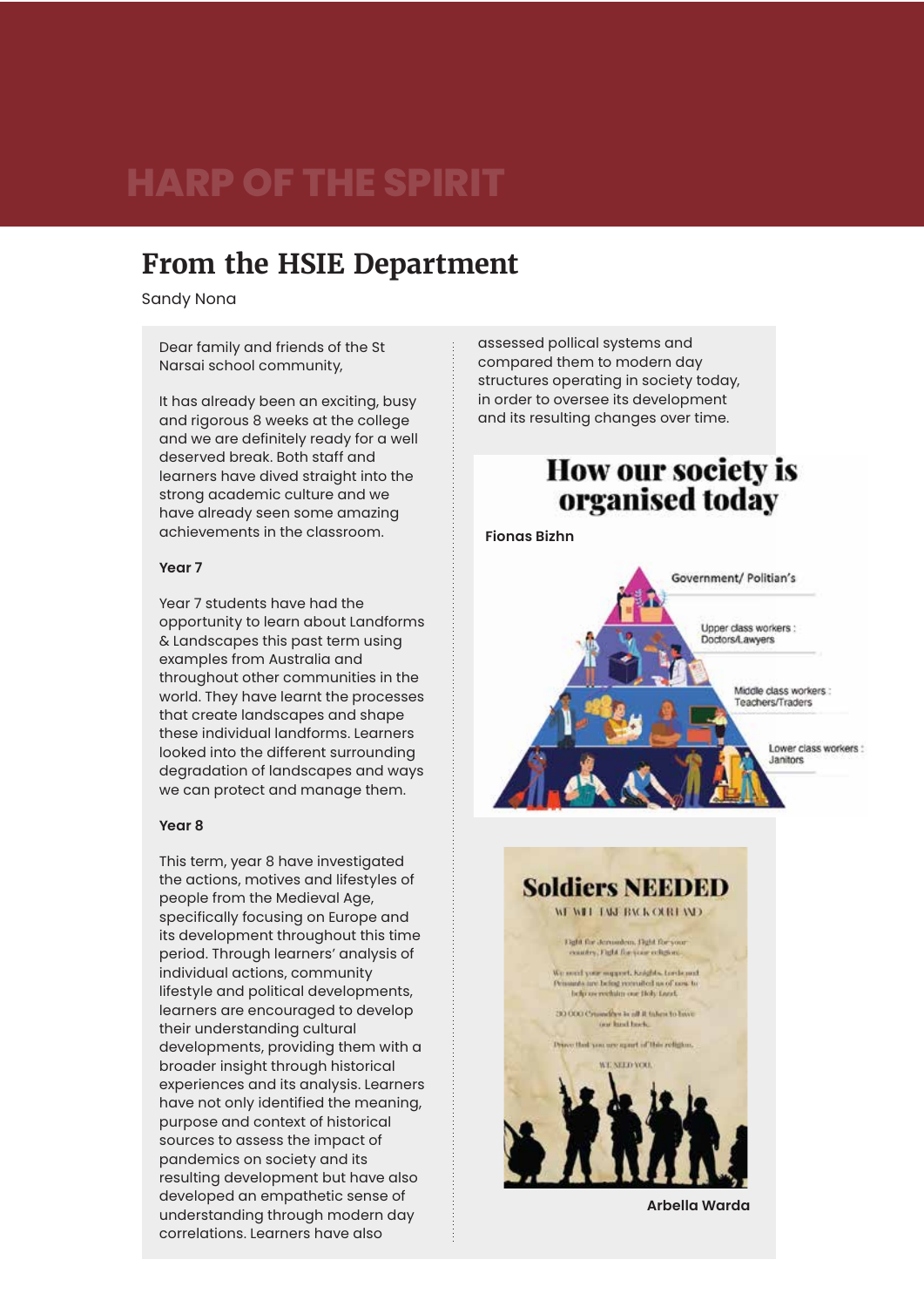

**Jonas Odicho**

#### **Year 10 Commerce**

Students have been working in groups to present on the employment issues relating to an occupation of their choice. Students selected a variety of occupations including Surgeon, teacher, forensic scientist and police officer.

They researched and presented on the differing areas including the employment and training required for the occupation, employment contracts that are common in the occupation, the industry of the occupation, legal issues such as workplace health and safety, the role of unions and examples of unions available for the chosen occupation.

This is just a small snippet of the wonderful learning activities and environments students are engaging in within the college.

Through the consistent support of staff, parents, the wider community and the grace of our Lord, we pray that these students continue to experience success in every aspect of their lives. I would also like to take this opportunity to wish you a safe and blessed Easter and I look forward to writing to you next time.

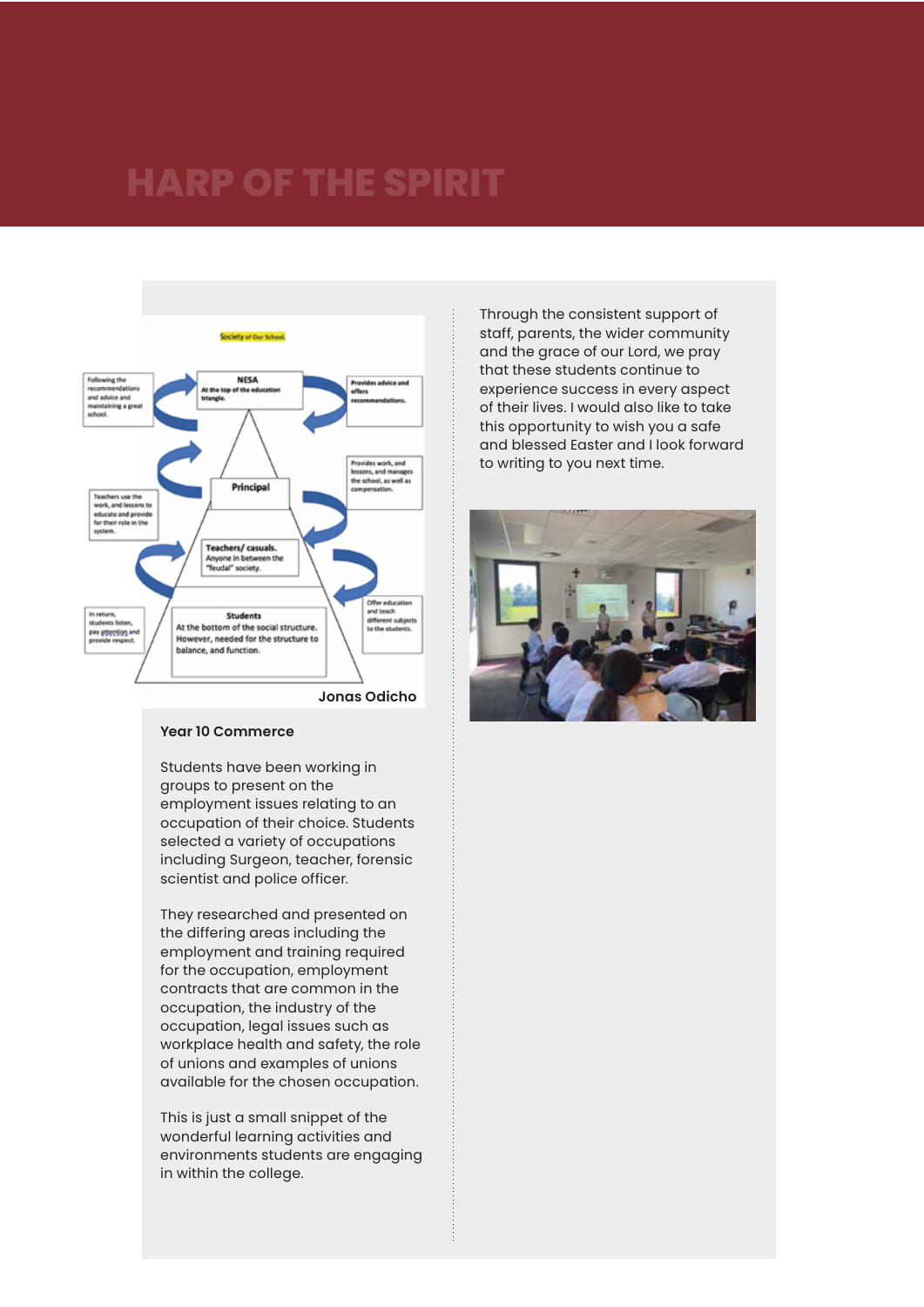### **From the Assyrian Department**

Yacoub Oraham

During this term Year 7 students, have been learning about 'My Life' topic. The content cover mostly the life of Assyrian youngsters, who fled their country in the Middle East, because of war or unsettled country situation.

During this unit of work, students compared between the life of different Assyrian boys and girls, who migrated to Australia or who were born here. Student also had to listen to two texts and locate similarities and differences between students who came From distorted countries such as Syria, Lebanon and Iraq then based on fact, predict and explain their future in Australia.

Year 8 students have been studying about eating and drinking Assyrian traditions and culture. In this unit of work, Year 8 students learned about the importance of the traditional way where family members need to sit on the dining table to have breakfast, lunch or dinner together and practise their faith and traditions such as setting the table, praying, observing fast time and vegan or vegetarian meals.

Students also learned to use many Assyrian cultural expressions during their daily life to further improve their linguistic skills.



Year 9 students were involved this term in learning about travelling and the effect of COVID-19 on the tourism and travelling in general.

They learned how to choose their travelling destination and the most important things that they need to be prepared are before travelling to avoid any delays. Students learned that preparing a checklist and completing it is a vital action in having a happy holiday.

They were also involved in creating a brochure about their holiday destination and roleplayed a conversation with a travel agent to negotiate prices and choose the most suitable packages when travelling.

Lastly, Year 10 students learned about different types of celebrations such as national, social and cultural and they located similarities and differences between them.

However, students focused more on their Assyrian cultural celebrations and learned in depth how the cultural practices in these celebrations shape their identity as Assyrians, Christians and Australians and promote them to have a unique identity as an outcomes

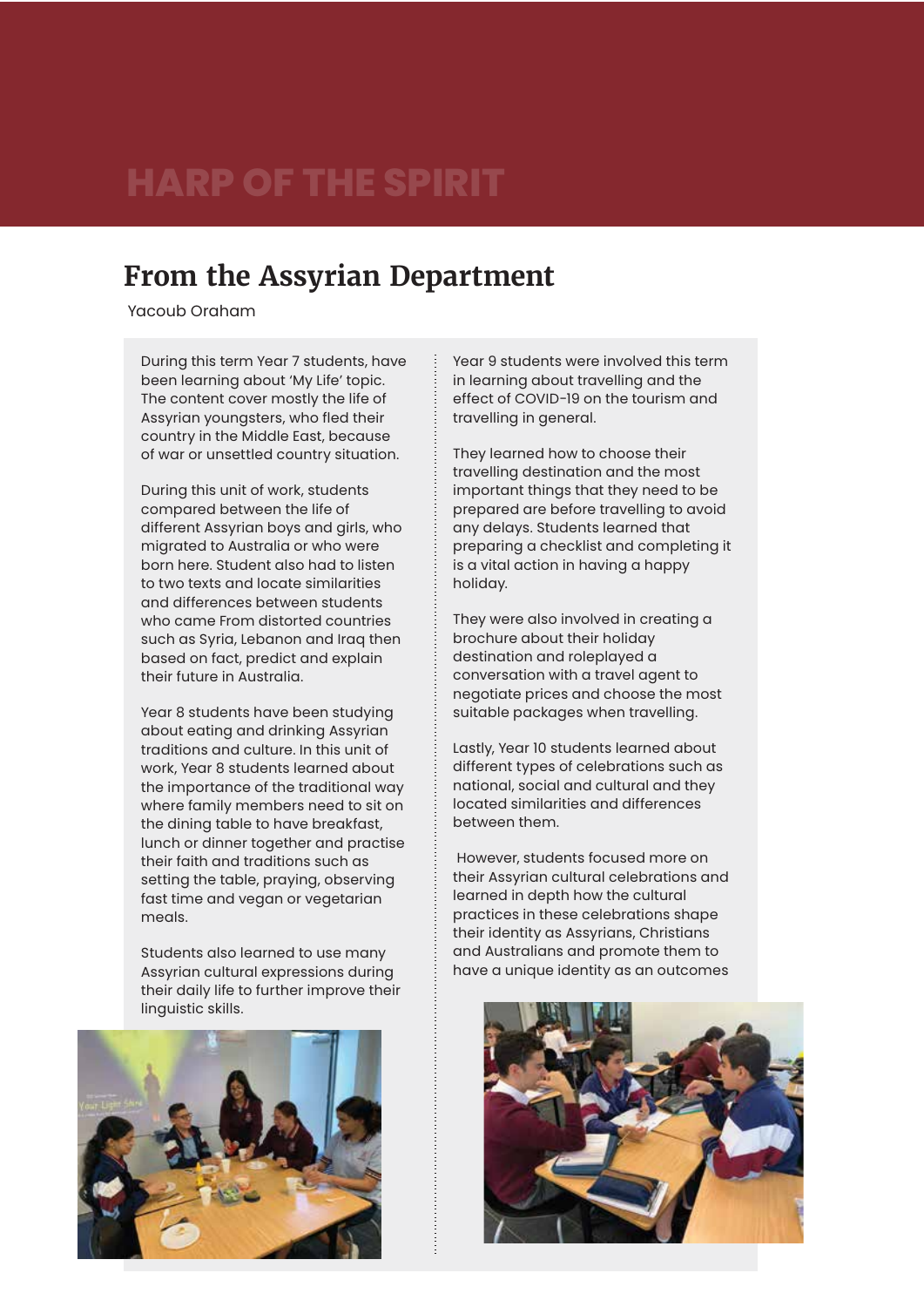### **Assyrian New Year**

The Assyrian Christian School's staff and students represented our two schools, St Narsai and St Hurmizd, at the annual Assyrian New Year celebrations held at Fairfield Showground.





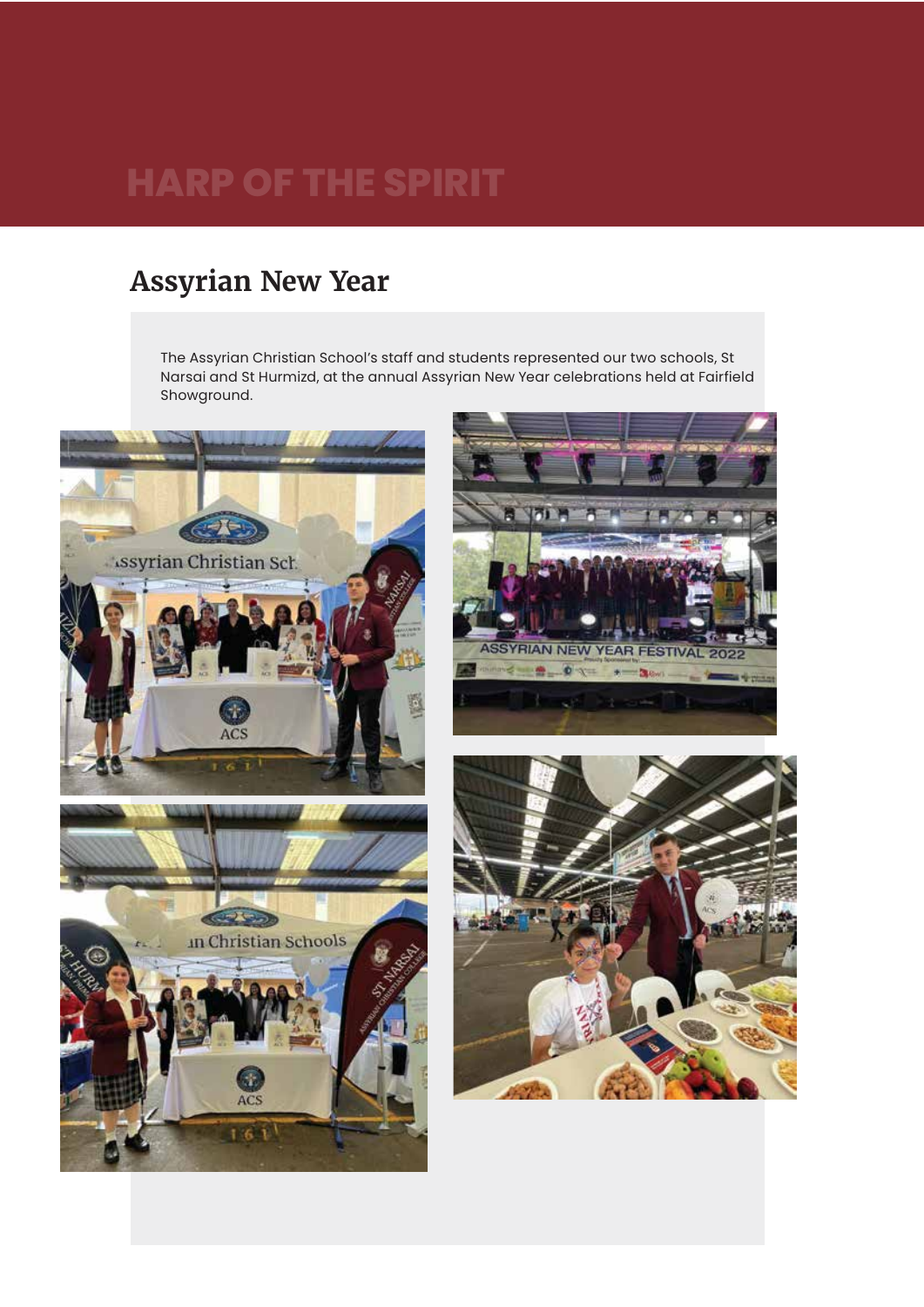### **Reminders**



**Any Day is Your Open Day**

At St. Narsai, we invite you to tour our College during a normal school day to experience life at our College as our students do.

Parents are welcome to book a private tour of the School before or after lodging an enrolment application.

Visit our website to book a tour.



### **Enrolling Now!**

Enrolments are now opened for Year 7 2023 & 2024.

Contact our College Office (02) 8818 1300 for more information.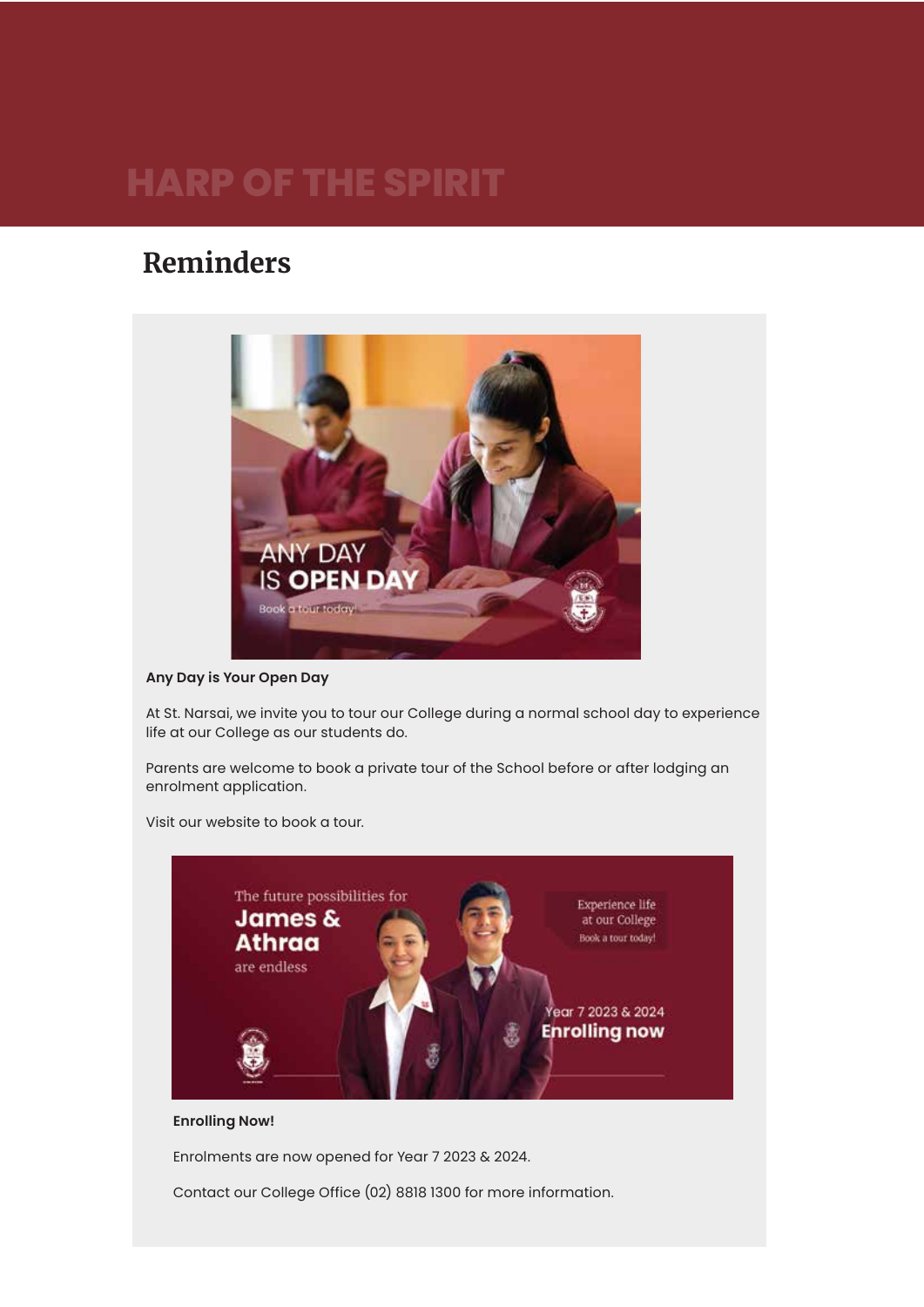

# M A R C H 2 0 2 2 | V O L . 7 SMAGG LEARNING HUB

St Narsai Assyrian Christian College Library News

# **2022 PREMIER'S READING CHALLENGE (PRC)**

The 2022 NSW Premier's ReadingChallenge (PRC) is now open to students in Years 7-10.

The Challenge aims to encourage a love of reading for leisure/pleasure in students, and to enable them to experience quality literature. It is NOT a competition but a challenge to each student to read, to read more and to read more widely.



| NSW Department of Education **2022 NSW Premier's Reading Challenge Start reading now!** 

If your child is interested in participating this year, please register their name with Ms Boulos via Teams or email.

The Challenge closes in August, so let's get reading!



**T A K E A LO O K A T T H I S M O N T H ' S I S SU E :**

*P r emier's R eading Cha llenge (P R C) - 1 Libr a r y F a ci lities - 2 R eading Sur vey s -3*

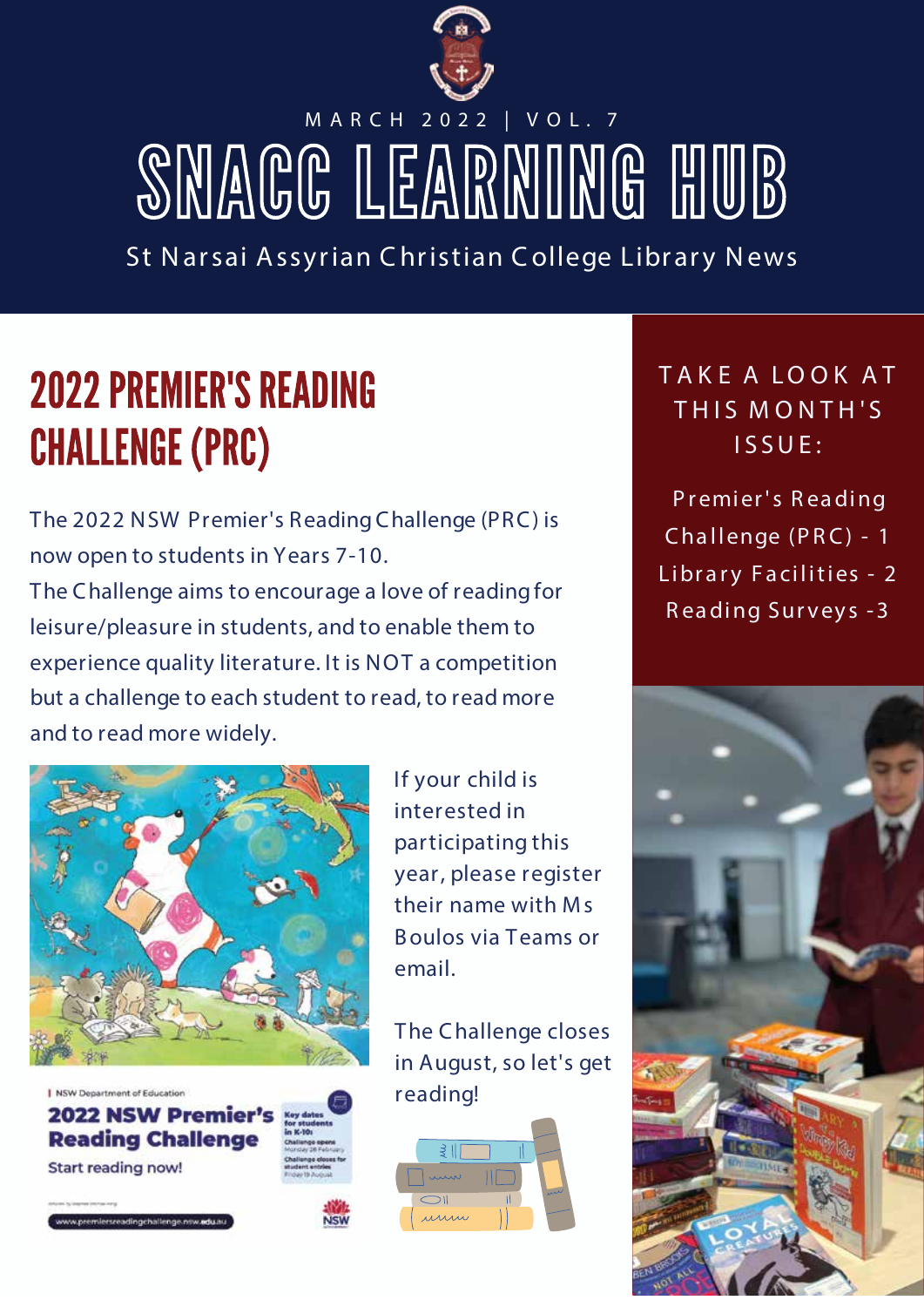"I f are cannot enjoy reading a book over and over again, there is muse in reading it at all."

**O S C A R WI L D E**



# **NEW LIBRARY FACILITIES**

The library ICT (computer/printer) facilities have been upgraded this term, allowing for more efficient and easy printing and digital processing needs. W e are also in the process of enabling printing access from students' personal devices to create even more efficiency in assignment and printed task completion.

Students are also able to use the charging station equipped with various device chargers (includingDell, MacBook, Microsoft) in the library.

W e have also acquired new soft furnishings (foam-filled seats), adding to our flexible learning spaces. Students have been enjoying these for both, academic and social activities!











Students can **Topuptheir** printingcredit inthelibrary duringthebreaks andbeforeand after school